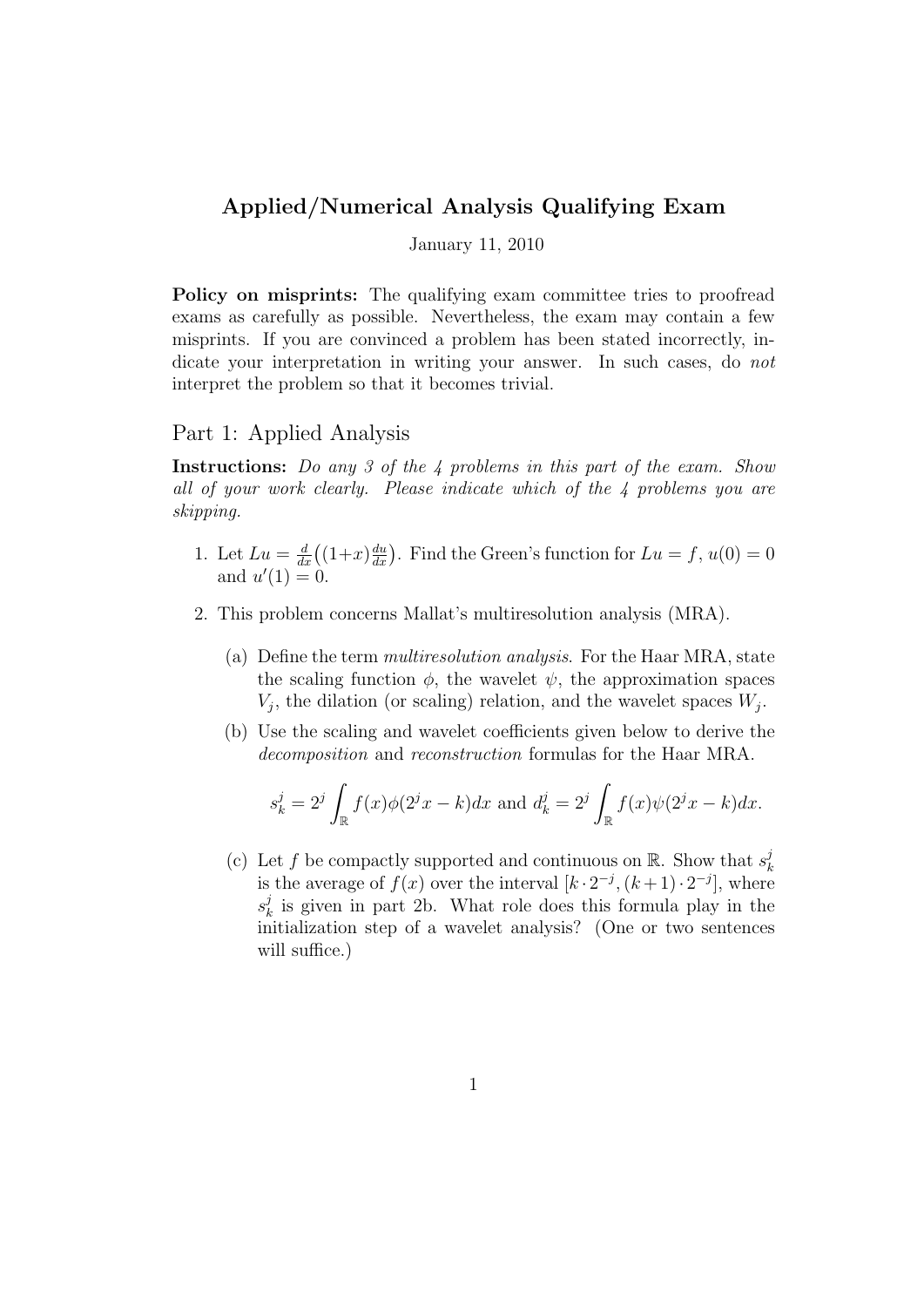3. A chain having uniform linear density  $\rho = 1$  hangs between the points  $(-1,0)$  and  $(1,0)$ . (The positive y direction is downward; the acceleration due to gravity is  $q = 1$ .) The total mass m, which is fixed, and the total energy  $E$  of the chain are

$$
m = \int_{-1}^{1} \sqrt{1 + y'^2} dx > 2 \text{ and } E[y] = \int_{-1}^{1} y \sqrt{1 + y'^2} dx
$$

Assuming that the chain hangs in a shape that minimizes the energy, find the shape of the hanging chain. (Hint: the integrand of the functional to be minimized doesn't depend on  $x$ .)

- 4. Let H be a complex (separable) Hilbert space, with  $\langle \cdot, \cdot \rangle$  and  $\| \cdot \|$  being the inner product and norm.
	- (a) Let  $\lambda \in \mathbb{C}$  be fixed. If  $K : \mathcal{H} \to \mathcal{H}$  is a compact linear operator, show that the range of the operator  $L = I - \lambda K$  is closed.
	- (b) Briefly explain why the operator  $Ku(x) := \int_0^1 (3 + 4xy^2)u(y)dy$ is compact on  $\mathcal{H} = L^2[0,1]$ . Determine the values of  $\lambda \in \mathbb{C}$  for which  $u = f + \lambda K u$  has a solution for all  $f \in L^2[0,1]$ . State the theorem that you are using to answer the question.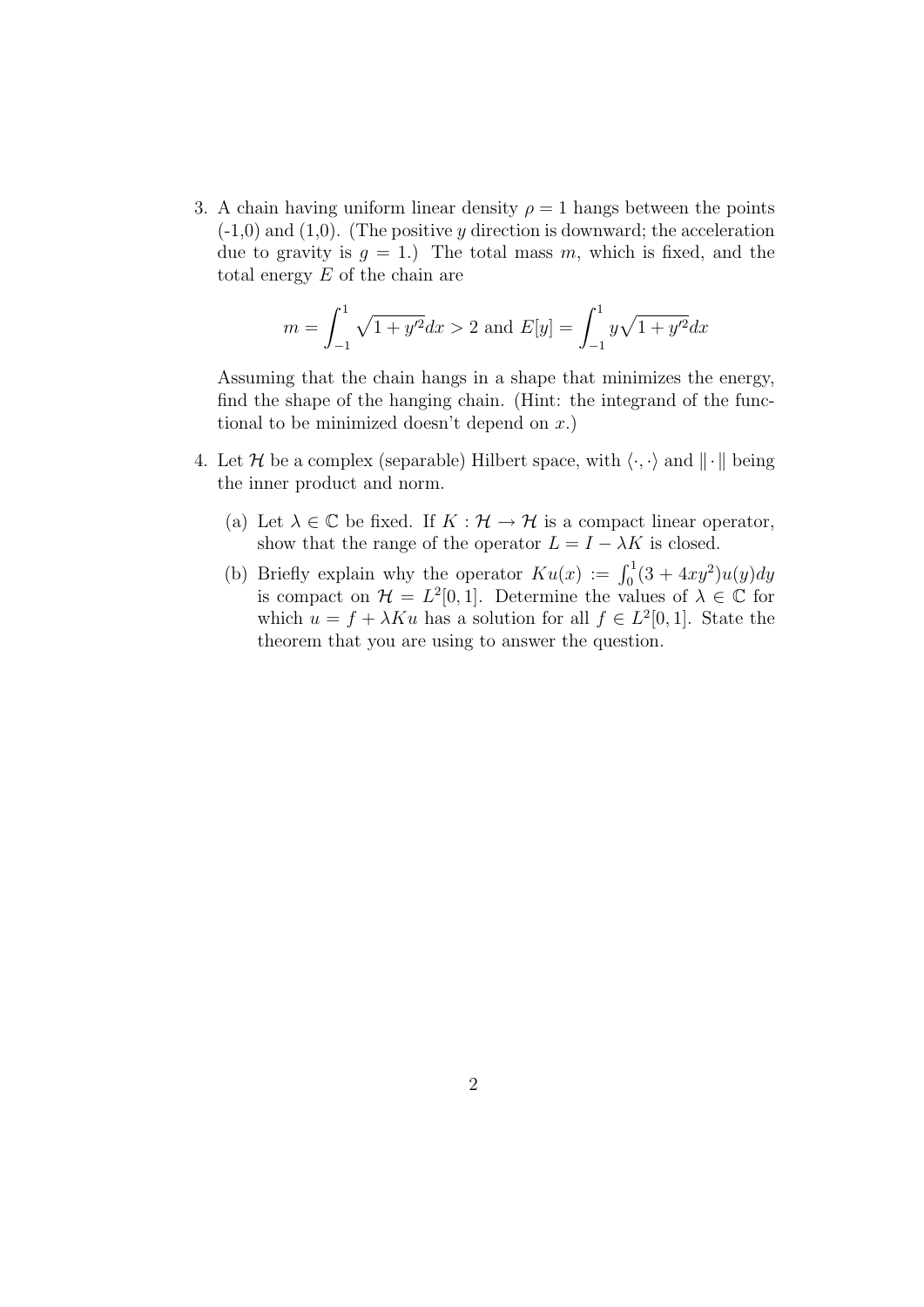## Part 2: Numerical Analysis

Instructions: Do all problems in this part of the exam. Show all of your work clearly.

1. Consider the system

$$
-\Delta u - \phi = f \n u - \Delta \phi = g
$$
\n(1)

in the bounded, smooth domain  $\Omega$ , with boundary conditions  $u = \phi = 0$ on ∂Ω.

(a) Derive a weak formulation of the system (1), using suitable test functions for each equation. Define a bilinear form  $a((u, \phi), (v, \psi))$ such that this weak formulation amounts to

$$
a((u, \phi), (v, \psi)) = (f, v) + (g, \psi).
$$
 (2)

- (b) Choose appropriate function spaces for u and  $\phi$  in (2).
- (c) Show, that the weak formulation (2) has a unique solution. Hint: Lax-Milgram.
- (d) For a domain  $\Omega_d = (-d, d)^2$ , show that

$$
||u||^2 \le cd^2 ||\nabla u||^2 \tag{3}
$$

holds for any function  $u \in H_0^1(\Omega_d)$ .

- (e) Now change the second "-" in the first equation of (1) to a "+". Use (3) to show stability for the modified equation on  $\Omega_d$ , provided that d is sufficiently small.
- 2. Consider the two finite elements  $(\tau, Q_1, \Sigma)$  and  $(\tau, \widetilde{Q}_1, \Sigma)$ , where  $\tau =$  $[-1, 1]^2$  is the reference square and

$$
Q_1 = \text{span}\{1, x, y, xy\},\,
$$
  

$$
\widetilde{Q}_1 = \text{span}\{1, x, y, x^2 - y^2\}.
$$

 $\Sigma = \{w(-1,0), w(1,0), w(0,-1), w(0,1)\}\$ is the set of the values of a function  $w(x, y)$  at the midpoints of the edges of  $\tau$ .